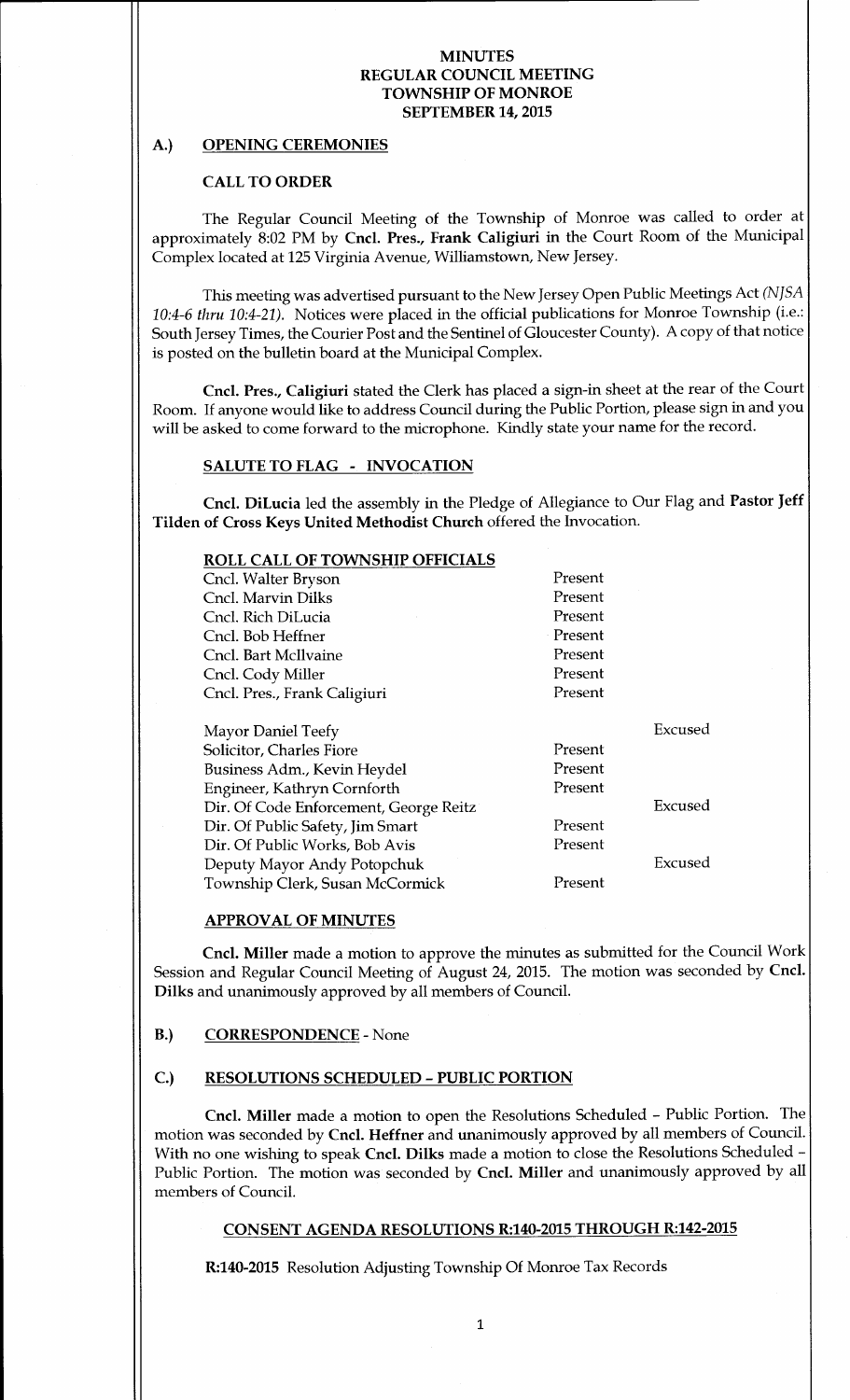#### C.) RESOLUTIONS SCHEDULED - PUBLIC PORTION (cont'd)

R:141-2015 Requesting Approval Of The Director Of The Division Of Local Government Services To Establish A Dedicated Trust By Rider For Public Relations-Police Department Donations

R:142-2015 Resolution Authorizing The Second Reduction Of An Irrevocable Standby Letter Of Credit In The Original Amount Of \$315,812.00 For Williamstown TVC-ARC, LLC For Site Plan #463-SP, Block 3901, Lot 1.03

Cncl. Miller made a motion to approve Resolutions R:140-2015 through R:142-2015. The motion was seconded by Cncl. DiLucia and unanimously approved by all members of Council.

R:143-2015 Resolution Of The Township Council Of The Township Of Monroe Authorizing The Mayor To Execute A Memorandum of Agreement Between The Township Of Monroe And The Monroe Township Police Officers Association.

Cncl. Miller made <sup>a</sup> motion to approve Resolution R:143- 2015. The motion was seconded by Cncl. Heffner.

## ROLL CALL VOTE TO APPROVE RESOLUTION R:143-2015 - 4 AYES (Dilks, McIlvaine, Miller, Caligiuri), <sup>2</sup> NAYS (Bryson, DiLucia), <sup>1</sup> ABSTAIN (Heffner), <sup>0</sup> ABSENT

Tally: 4 Ayes, 2 Nays, 1 Abstain, 0 Absent. Resolution R:143-2015 was duly approved.

## D.) ORDINANCES

At this time Cncl. Pres., Caligiuri turned this portion of the meeting over to Ordinance Committee Chairman, Cncl. Dilks. Cncl. Miller made <sup>a</sup> motion to open the Public Hearing for the ordinances listed on the agenda for Second Reading and Public Hearing. The motion was seconded by Cncl. Pres., Caligiuri and unanimously approved by all members of Council. With no one wishing to speak Cncl. Miller made a motion to close the Public Hearing. The motion was seconded by Cncl. Mcllvaine and unanimously approved by all members of Council.

0:30-2015 An Ordinance Of The Township Council Of The Township Of Monroe To Amend O:25-99 Vacating And Extinguishing All Public Rights In And To A Certain Dedicated Public Street Or Roadway In The Township Of Monroe, County Of Gloucester, State Of New Jersey To Wit; A Portion Of A Certain Unimproved And Dedicated Road Known As Madrone Avenue And Reserving Any Easements Currently Held By The Township And Other Persons/ Entities And Transferring An Equal Portion Of The Vacated Street To Block 3704, Lot 20 And Block 3704, Lot 21

Second Reading: The above ordinance was published in an official publication for the Township of Monroe. This portion was opened to the public.

Cncl. Miller made a motion to approve Ordinance O:30-2015 for Second Reading and Public Hearing. The motion was seconded by Cncl. Heffner.

# ROLL CALL VOTE TO APPROVE ORDINANCE 0:30-2015 FOR SECOND READING AND PUBLIC HEARING - ALL AYES

Tally: 7 Ayes, 0 Nays, 0 Abstain, 0 Nays. Ordinance 0:30-2015 was duly approved for Second Reading and Public Hearing.

0:31-2015 An Ordinance Of The Township Council Of The Township Of Monroe Granting Renewed Consent And Permission To South Jersey Gas Company To Use The Public Streets To Furnish Gas For Light, Heat And Power In The Township Of Monroe, County Of Gloucester, State Of New Jersey

Second Reading: The above ordinance was published in an official publication for the Township of Monroe. This portion was opened to the public.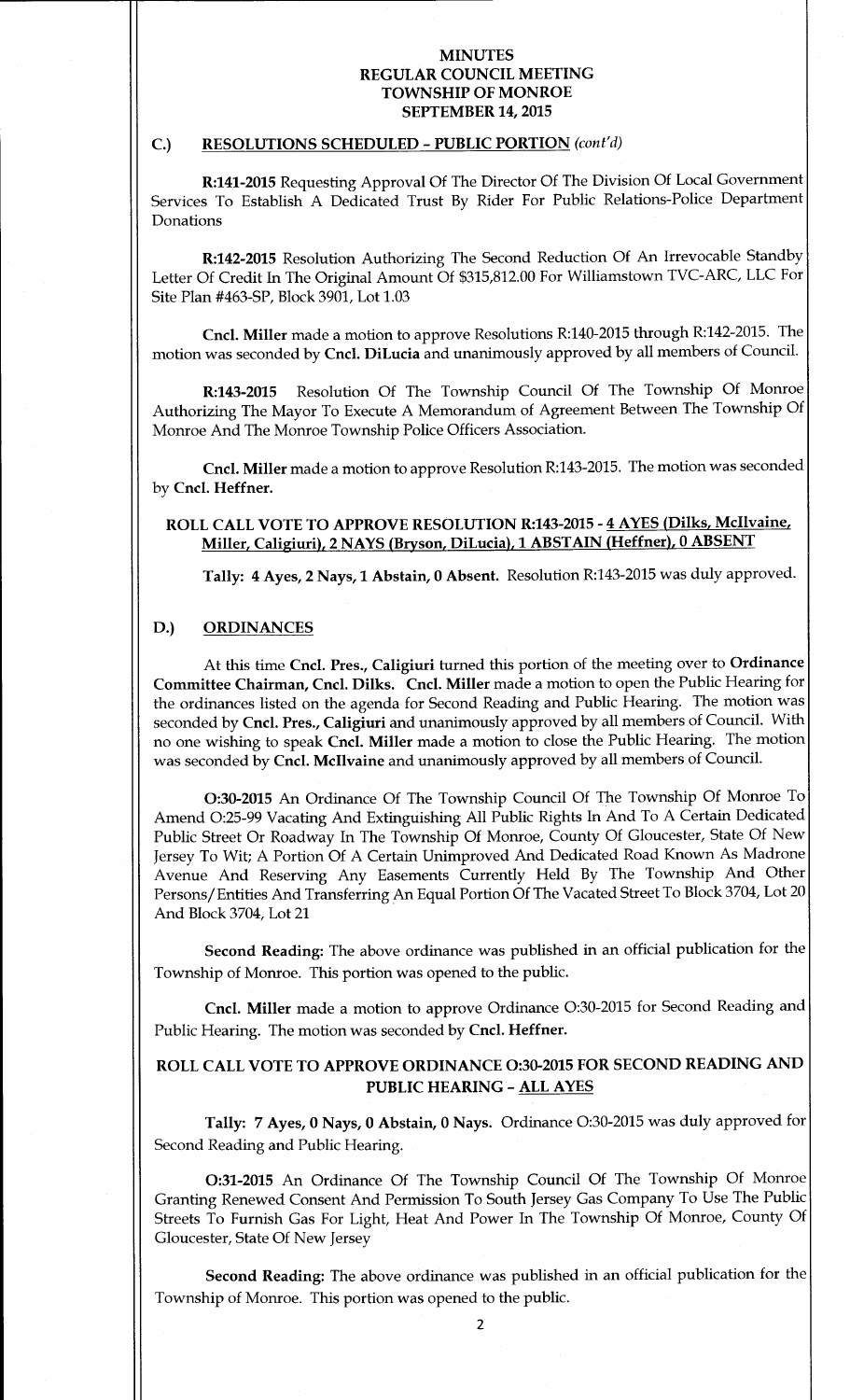### D.) ORDINANCES (cont'd)

Cncl. Miller made a motion to approve Ordinance O:31-2015 for Second Reading and Public Hearing. The motion was seconded by Cncl. DiLucia.

# ROLL CALL VOTE TO APPROVE ORDINANCE 0:31-2015 FOR SECOND READING AND PUBLIC HEARING - 6 AYES, 1 ABSTAIN (Heffner)

Tally: 6 Ayes, 0 Nays, 1 Abstain, 0 Nays. Ordinance O:31-2015 was duly approved for Second Reading and Public Hearing.

0:32-2015 Bond Ordinance Authorizing The Completion Of Various Capital Improvements At Earling E. Owens Memorial Park In And For The Township Of Monroe, County Of Gloucester, New Jersey; Appropriating The Sum Of \$140,000 Therefor; Authorizing The Issuance Of General Obligation Bonds, Bond Anticipation Notes Or Other Debt Obligations Of The Township Of Monroe, County Of Gloucester, New Jersey, In The Aggregate Principal Amount Of Up To\$ 70,000; Making Certain Determinations And Covenants; And Authorizing Certain Related Actions In Connection With The Foregoing

Second Reading: The above ordinance was published in an official publication for the Township of Monroe. This portion was opened to the public.

Cncl. Miller made <sup>a</sup> motion to approve Ordinance 0:32-2015 for Second Reading and Public Hearing. The motion was seconded by Cncl. Heffner.

# ROLL CALL VOTE TO APPROVE ORDINANCE 0:32-2015 FOR SECOND READING AND PUBLIC HEARING - 6 AYES, 1 NAY (Bryson)

Tally: 6 Ayes, 1 Nays, 0 Abstain, 0 Nays. Ordinance 0:32-2015 was duly approved for Second Reading and Public Hearing.

0:33-2015 Bond Ordinance Authorizing The Acquisition Of Various Pieces Of Equipment And Completion Of Various Capital Improvements In And For The Township Of Monroe, County Of Gloucester, New Jersey; Appropriating The Sum Of \$1, 310,000 Therefor; Authorizing The Issuance Of General Obligation Bonds Or Bond Anticipation Notes Of The Township Of Monroe, County Of Gloucester, New Jersey, In The Aggregate Principal Amount Of Up To \$1,244,500; Making Certain Determinations And Covenants; And Authorizing Certain Related Actions In Connection With The Foregoing

Second Reading: The above ordinance was published in an official publication for the Township of Monroe. This portion was opened to the public.

Cncl. Miller made <sup>a</sup> motion to approve Ordinance 0:33- <sup>2015</sup> for Second Reading and Public Hearing. The motion was seconded by Cncl. Heffner.

# ROLL CALL VOTE TO APPROVE ORDINANCE 0:33-2015 FOR SECOND READING AND PUBLIC HEARING - 6 AYES, 1 NAY (Bryson)

Tally: 6 Ayes, 1 Nays, 0 Abstain, 0 Nays. Ordinance 0:33- <sup>2015</sup> was duly approved for Second Reading and Public Hearing.

0:34-2015 An Ordinance Of The Township Council Of The Township Of Monroe Establishing Chapter 232 Of The Code Of The Township Of Monroe, Entitled" Invasive Plants"

Second Reading: The above ordinance was published in an official publication for the Township of Monroe. This portion was opened to the public.

Cncl. DiLucia made <sup>a</sup> motion to approve Ordinance 0:34- <sup>2015</sup> for Second Reading and Public Hearing. The motion was seconded by Cncl. Miller.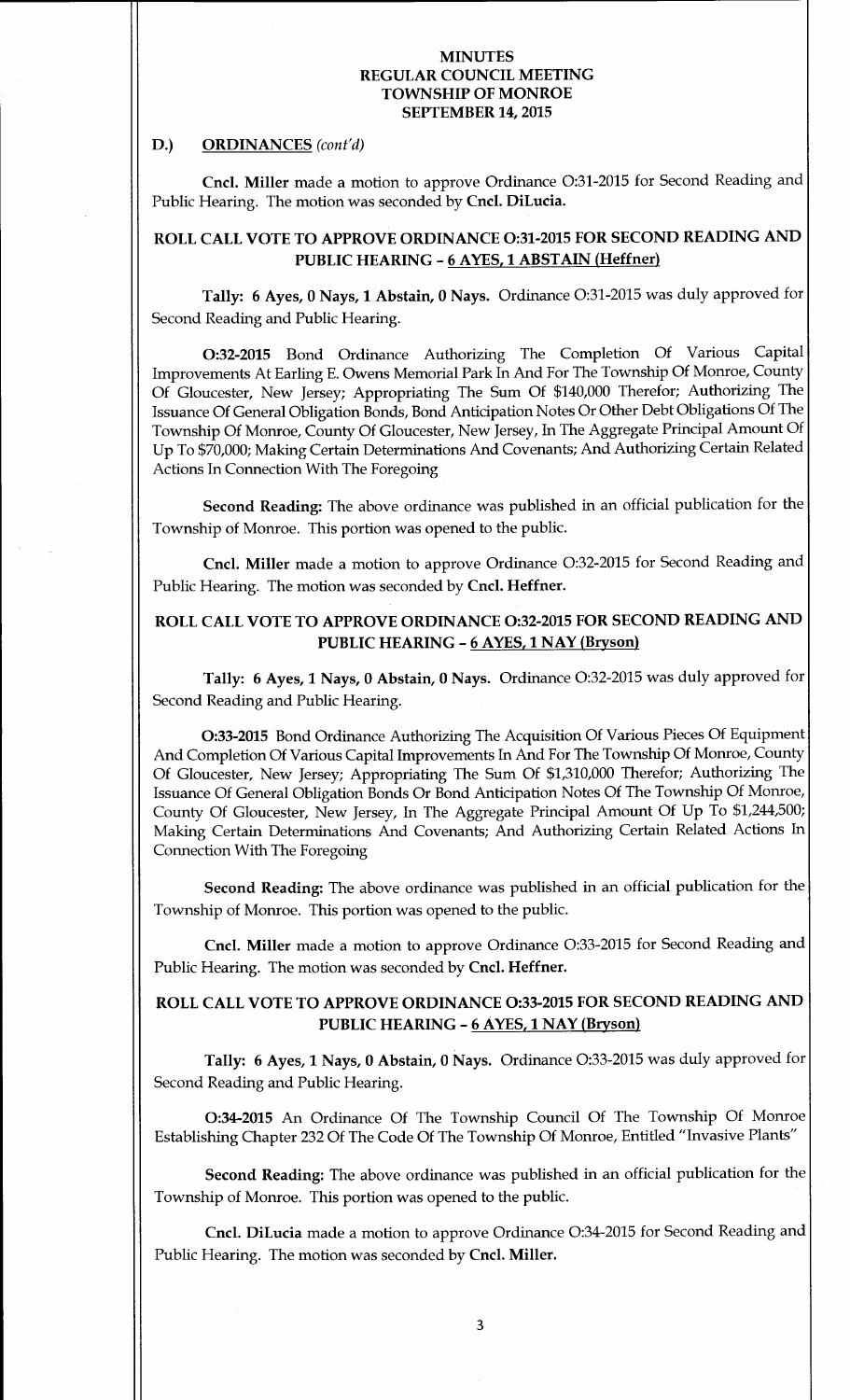### D.) ORDINANCES (cont'd)

## ROLL CALL VOTE TO APPROVE ORDINANCE 0:34-2015 FOR SECOND READING AND PUBLIC HEARING- ALL AYES

Tally: 7 Ayes, 0 Nays, 0 Abstain, 0 Nays. Ordinance 0:34- <sup>2015</sup> was duly approved for Second Reading and Public Hearing.

## E.) REPORTS AND OTHER MATTERS

Business Administrator, Kevin Heydel reported 70 vacant homes were registered and the registration fees were received. Six were done in August and 64 were done so far in September amounting to approximately \$21,000.00.

### F.) GENERAL PUBLIC DISCUSSION

Cncl. Miller made <sup>a</sup> motion to open the General Public Discussion. The motion was seconded by Cncl. Dilks and unanimously approved by all members of Council.

Lee McCullough, 432 Prosser Avenue, distributed information to Council regarding the process for viewing <sup>a</sup> security camera video from the WaWa on Berlin-Cross Keys Road. He spoke of an incident that occurred on December 21, 2013 when a person was caught by that camera smashing his seventh windshield and expressed his concerns that he has been unable to view the original video of that incident because the Monroe Township Police Department says they are unable to play it. He viewed the disk at the Woodbury Prosecutor's office and he knows there is <sup>a</sup> glitch in it because he was there and knows how it played out. Mr. Fiore, who expected to see it too, was told by the Police Department that would not happen because they cannot play<br>it. Mr. McCullough noted he spoke with WaWa security in Pennsylvania who told him this is Mr. McCullough noted he spoke with WaWa security in Pennsylvania who told him this is not any special type of disk it just needs to be played in <sup>a</sup> computer and they gave him instructions on how to play it. Those instructions were provided to the Police Department but the disk is still locked up in the evidence room and he is still trying to view it because he is due in court next Monday. He noted it is unacceptable that no one in the Police Department knows how to download Windows Media Player when a thirteen year old could do it by following the directions. He added you can't tell him that a police department with a seven million dollar budget cannot read a WaWa security disk so he tried contacting the Chief of Police but his calls have not been returned. He added he is beginning to take that very personal and he expects this to be handled this week hopefully before Thursday. Mr. McCullough noted he was in the Woodbury Superior Court four times with Mr. Fiore for Leonard Vidovic, owner of All Jersey Tree Service in regards to his commercial equipment being located on Prosser Avenue. When it all started close to four years ago about sixty-two zoning complaints came in about Leonard Vidovic and we are now into our fifth calendar year and this is still going on. Leonard Vidovic has been in this courtroom in front of Judge Lacovara approximately fifteen to twenty times regarding zoning issues and three months ago it went to Assignment Judge Curio who ordered the equipment removed from the property. She gave him a grace period that has come and gone and we are now over ninety days and the equipment is still there and the big trucks are still coming in. Judge Curio gave the township the authority to have the equipment removed at Vidovic's expense and nothing has happened. Mr. McCullough spoke of signing about thirty zoning complaints, one every single day but they are still sitting in a file in Mr. Weikel's office and nothing has happened. He questioned what is the problem? It must be that someone is afraid of Leonard Vidovic but he is not going to smash your windshields, he is not after you people he is after me. We now have four judges involved in this case; two superior court judges have ordered the equipment removed from the property and the third is a criminal judge. Prosser Avenue is a residential area, it is not Vidovic's industrial park which he is treating it like and this has got to change. He added Council ran for office, they asked to be here and the residents voted for them and now we are asking that you do what you say you will do. The law provides for the residents of Herbert and Prosser Avenue and we are not Leonard Vidovic's industrial park so it is time to take this back to court. Judge Curio left it wide open so that the next time we go back in court a \$1,000.00 a day fine will be assessed and the second offense it increases to \$2,000.00 a day. With minor calculations that is about \$60,000.00 in fines but comments were made that those fines will never be collected because they never were before. He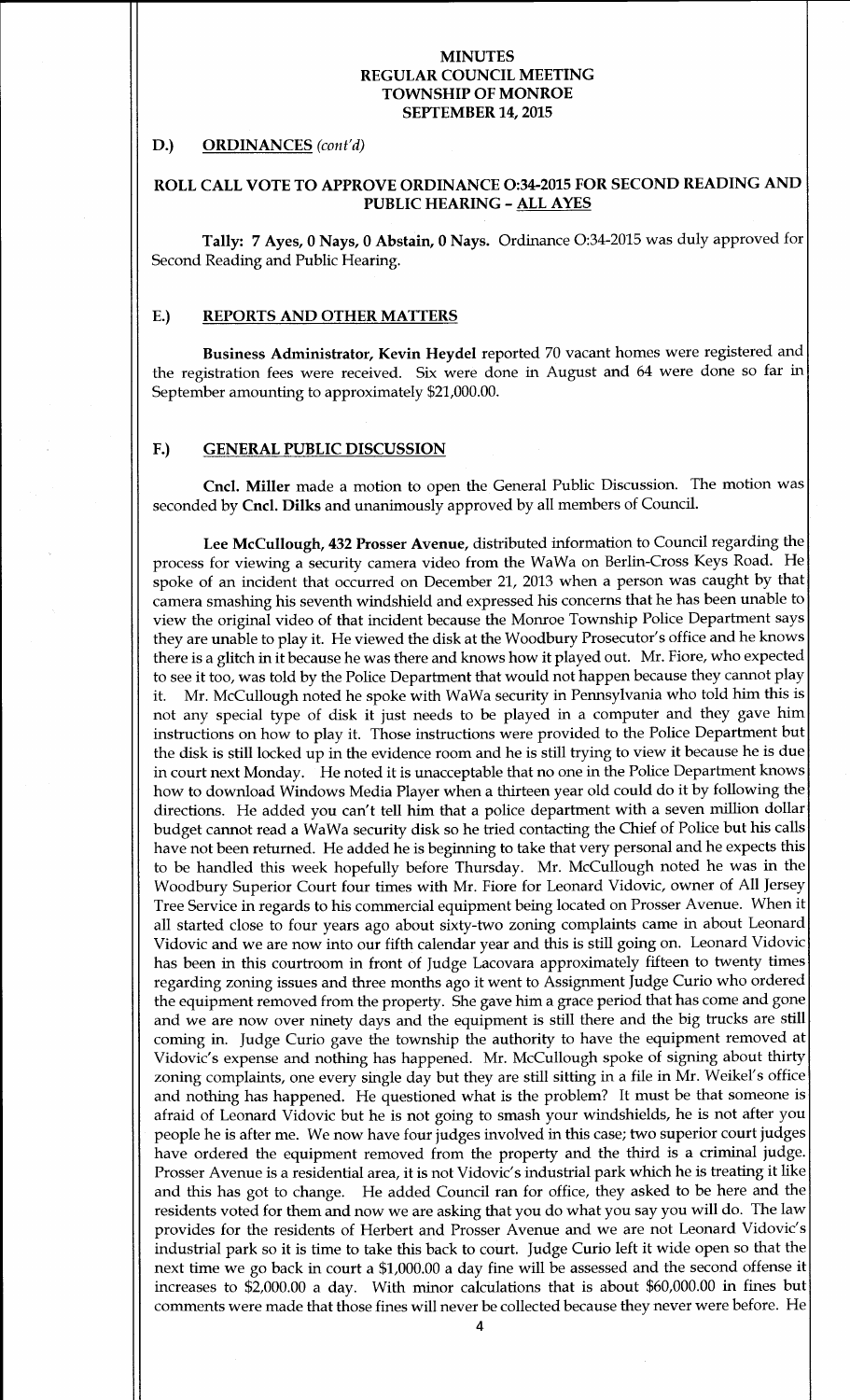# F.) GENERAL PUBLIC DISCUSSION (cont'd)

questioned why isn't it being done, as Leonard Vidovic will be paying the court charges; not the township. We have \$60,000.00 laying out there that Leonard Vidovic cannot discharge under bankruptcy, as it is <sup>a</sup> first lien on the property that will get paid but somebody has to do something and who is that somebody. Cncl. Pres., Caligiuri explained the zoning issue falls under the authority of the Administration and this is a legislative body and although we are concerned we need to redirect this to the Mayor's office. The issue as far as the windshield is both a criminal case and a civil case. The criminal case is vandalism and the civil case would be to recover your cost and everything else. They would need to identify the criminal in the criminal case and you would then need to pursue reimbursement for that. He added he doesn' t know why the police wouldn't turn the disk over but he felt the owner of the disk is WaWa and if it was requested from them they should be able to provide a copy. Mr. McCullough noted this incident occurred December 21, 2013 at 10:00 and immediately he tried to see the disk but was put off by Det. Jules Maiorano repeatedly for three months. He noted he knows there is <sup>a</sup> disk because <sup>a</sup> detective in Woodbury showed it to him so he knows there is <sup>a</sup> problem, which he will call <sup>a</sup> glitch. He questioned why is the police department saying they are not capable of downloading Windows Media? The chief is not returning his calls and he was basically told that he was harassing the police department because he was asking to see the disk when he has a<br>release from the Prosecutor's office that says show Mr. McCullough the disk. The fact is the release from the Prosecutor's office that says show Mr. McCullough the disk. police department is saying they do not have the technology to view the disk when all they have to do according to the instructions that were emailed from the security division of WaWa is to download Windows Media. Solicitor Fiore explained about four or five years ago Mr. McCullough brought to our attention the issue of a tree surgeon utilizing a portion of Prosser Avenue for his commercial business. We appeared before Judge Morgan in Superior Court and got an injunctive relief and it was supposed to have stopped at that point in time. In the interim there have been many, many instances of vandalism and of course the specific individual was never caught in the act of committing the vandalism or certain crimes. What happened was there were about seventeen or eighteen complaints pending in municipal court and we sent it to the prosecutor's office and they actually indicted Mr. Vidovic for one count of criminal mischief, which is now a combination of all of these acts of vandalism against Mr. McCullough and his family and that trial is coming up very shortly. As part of the criminal matter there was an issue where Mr. McCullough's vehicle windshield was smashed and some type of object blew up near his house and an individual was caught at the Wawa as <sup>a</sup> result of the video. Audrey Kernan and R. G. Curwin the First Assistant County Prosecutor contacted his office to say that Mr. McCullough had been to the county and viewed the video and he thought there was what he called a glitch, which means he felt it was tampered with. The prosecutor's office denies that they tampered with it and they sent it to Monroe Township. Mr. Fiore noted he asked the police to play it for him and was told it wouldn't play. Mr. Fiore noted he would contact the Chief tomorrow and ask him if we can play it based upon these instructions. In regards to the second portion of this Mr. Fiore noted he spoke to Mr. Weikel the other day, as there are still commercial vehicles out there. Mr. Weikel is going out there and will prepare <sup>a</sup> report on the matter. Mr. Fiore advised he spoke to Mayor Teefy about this and he has given him the authority to take this matter back to Superior Court to enforce the prior court order. He added this is a long drawn out frustrating process. Mr. McCullough has had six or seven windshields broken out but under the criminal law you have to prove it beyond <sup>a</sup> reasonable doubt so essentially you have to see someone throwing the rock. There are six or seven incidents with <sup>a</sup> lot of interaction between the alleged culprit and the McCullough family and that is what is being heard in Superior Court. Cncl. Bryson questioned whether the CD the police department has is the original or was that <sup>a</sup> copy. Mr. McCullough advised it is the original and that is why he is trying so hard to view it. Woodbury was given <sup>a</sup> copy and he will not accept seeing the copy because he knows there is <sup>a</sup> glitch in it. Mr. Fiore noted the prosecutor's office has been given the authority to look at it. He added he will talk to the Chief about this tomorrow. Mr. McCullough noted he had seven added he will talk to the Chief about this tomorrow. windshields broken, three rocks were thrown through his house windows and on July 2, 2013 at 1:28 AM he tackled one of two men outside his house. What he didn't realize at the time is they didn't come with rocks they came with explosives and they intended to burn down his house. Mr. McCullough indicated he asked Woodbury Detective, Nicholas Danze would what they had set the house on fire and he said a match is 850 degrees and these are 1, 800 to 2,100 degrees and there were two of them. Chief McKeown, was on the job his second day when this incident occurred and he said that this was attempted murder and Vincent, the gentleman who puts together the grand juries in Woodbury, also said attempted murder so this is serious. It is no